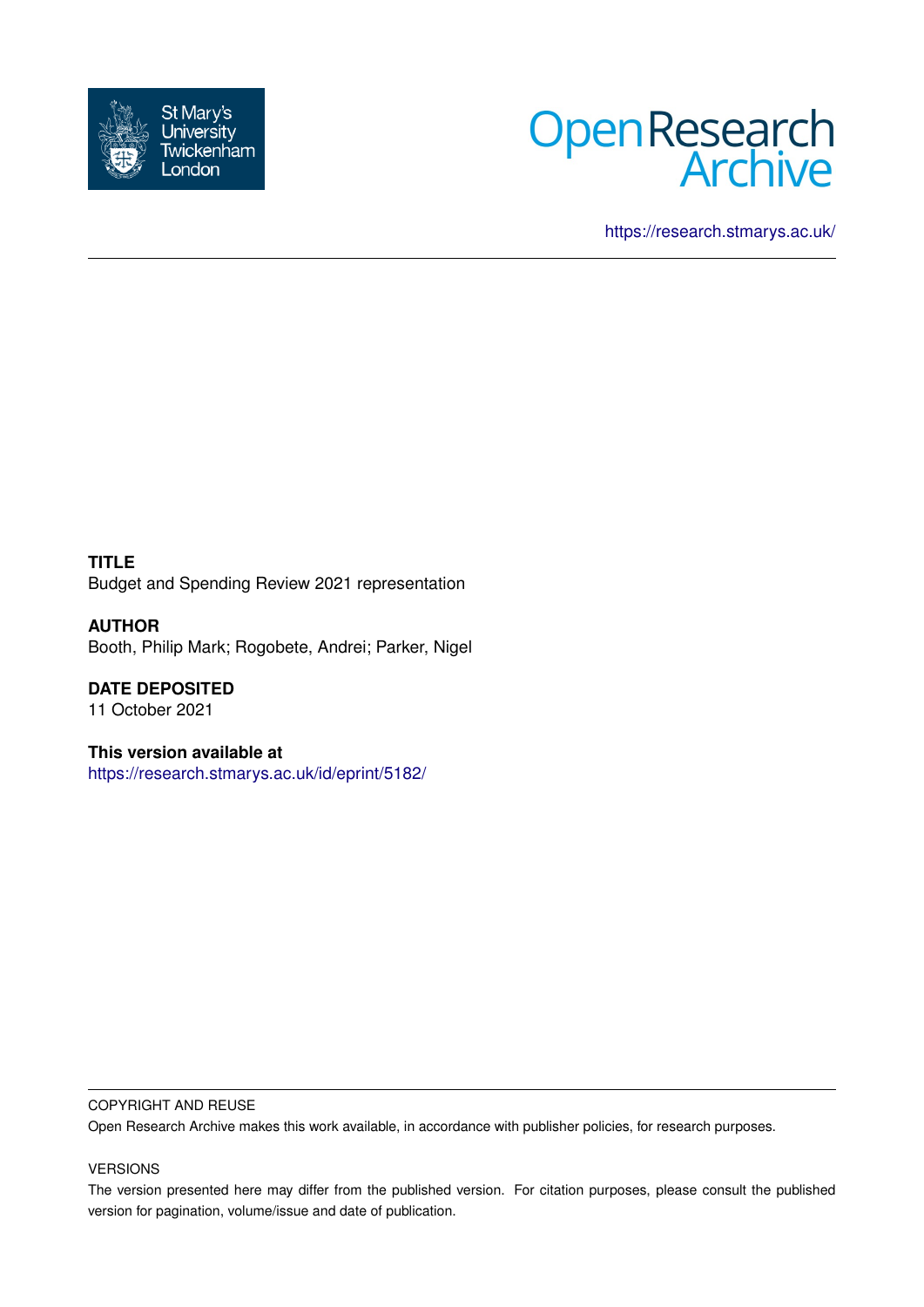# **Budget and Spending Review 2021 representation**

# **The Catholic Union of Great Britain; The Centre for Enterprise, Markets and Ethics; and the Benedict XVI Centre for Religion and Society, St Mary's University, Twickenham, London**

## **Making the Tax System Fairer for Families**

## **Introduction**

We are pleased to have the opportunity to make a representation to the Treasury ahead of the Budget and Spending Review 2021.

The Catholic Union is a membership organisation dedicated to the defence of Catholic values in Parliament and public life, and the promotion of the common good.

The Centre for Enterprise, Markets and Ethics is a non-denominational, Christianinspired think tank and charity in the field of business and economics.

The Benedict XVI Centre is a research centre at St Mary's University, Twickenham, London.

# **Summary**

Our tax system has long been in need of reform to make it fairer for families. As we recover from the pandemic, there has never been a better time to ensure that the tax system does not discriminate against single-earner families who forsake a wage to look after their children or elderly parents. This, in turn, requires that we put the family unit at the heart of our tax system as happens in much of continental Europe.

We are calling for the Treasury to move towards fully transferable tax allowances and bands. This is not only equitable, but, in the long term, it could also save taxpayers money as the annual cost of family breakdown is estimated at over £50 billion.

The way our current tax system interacts with the Universal Credit system discourages family formation. This arises because, at present, benefits are allocated on the basis of household income whereas tax is calculated on individual income. This imbalance needs to be corrected.

This Budget and Spending Review is an opportunity to help deliver on the Conservative's manifesto commitment to make Britain the greatest place in the world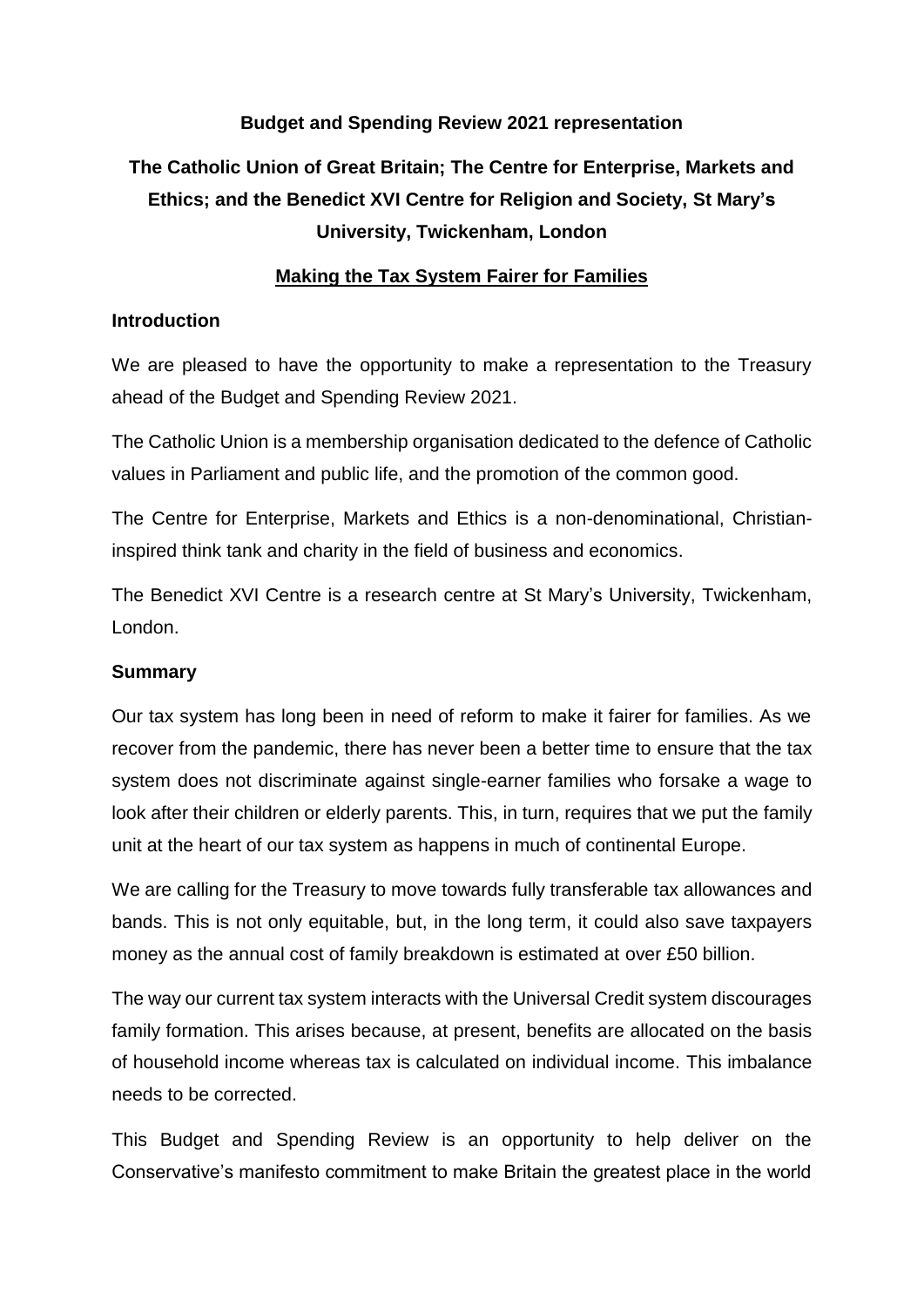to start a family: it is currently far from being so. Ending the uplift in welfare payments and the increase in National Insurance means it's even more important that the Treasury delivers a tax system that supports families. We propose that the first move towards this proposal is made immediately by Increasing the amount of the personal allowance that can be transferred to spouses.

## **Background**

The question of the appropriate unit for taxation is contested in economics. We argue that the family should be thought of as the *prima facie* unit of taxation. The economic arguments are finely balanced when we consider the tax system alone. However, when we look at the impact of the welfare and tax systems combined, it is clear that the current tax system in the UK – which is wholly focused on taxing individual income – is flawed.

In the UK, individuals receive tax-free allowances and the rate at which tax is paid increases with an individual's income. This means that a family with two adults, in which one, for example, earns £70,000 a year whilst the other takes on caring responsibilities at home pays considerably more tax than the same family which has earnings split across the two adults. In the first case, the family receives one tax-free allowance and in the second case two. In the first case, the single earner will pay higher rates of tax because some of their income is above the basic rate band. In the second case, because neither individual's income is above the basic rate band, no higher rate tax will be paid. In this particular case, it should also be noted that the couple will not receive child benefit if there is a single earner with an income of £70,000 per annum whereas they would receive child benefit if their income were split. In general, in the UK tax system, two households in receipt of the same income pay very different levels of tax depending on the split of the income between the individuals. This amounts to unjust discrimination against households where incomes are unevenly split, perhaps because one of the adults undertakes caring responsibilities.

# **The UK system is not unique by international standards, but most countries do things differently. What are the economic arguments?**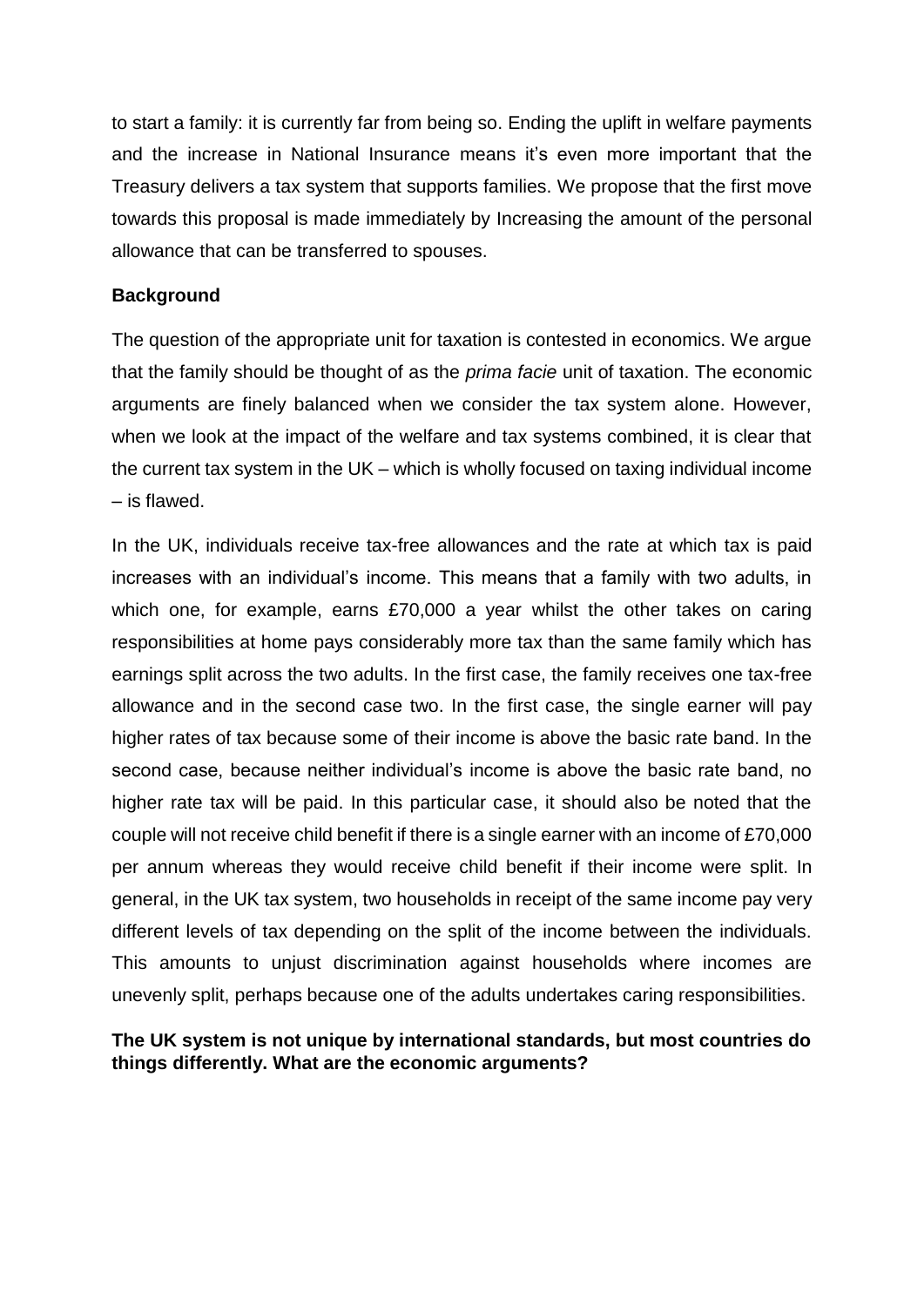Interestingly, when international comparisons of inequality are made, the household is the starting point for the calculations of disposable income.<sup>1</sup> In the UK, the Office for National Statistics (ONS) evaluates inequality based on the household and not individual income.<sup>2</sup> The distribution of disposable income across households is then determined and this is used to calculate inequality measures. Indeed, to do otherwise would be bizarre. It is worth illustrating this with a *reductio in absurdum* case. Imagine two cities, A and B. In A, every individual earned £25,000 and all households had two adults. In B, one adult in each household earned £50,000 and the other, caring for elderly parents, earned nothing. If inequality is measured on a household basis, the measure would demonstrate, correctly, that there was perfect equality in both cities. If inequality was measured by looking at individual incomes, city B would give the impression of having much greater inequality as half its citizens would have no income. In addition, the absolute poverty rate would be 50 per cent.

Though some technical adjustments are made before inequality measures are calculated, the focus, in those measures, is on household income. It would be absurd to do otherwise. This alone provides a strong case for taxing on the basis of family resources rather than individual resources. The latter approach, presupposes that individuals live atomistically and do not share resources with others in their family.

Indeed, a progressive tax system based on taxing individual income will act to increase measured household inequality according to standard measures by redistributing money from poor single-earner households to richer two-earner families.

In the United Kingdom, all benefit payments are based on family income. This means that, as family income rises, benefit payments are reduced. Also, if an individual who is earning money forms a household with somebody who is not, the couple lose significant amounts in welfare benefits. In our tax system, which uses the individual as a unit of taxation, the couple do not gain through lower taxation when forming a household. This is quite unlike in many other countries where, if a non-earner and an earner formed a household, the earner would receive two tax-free allowances. The

**.** 

<sup>&</sup>lt;sup>1</sup> See:<https://data.oecd.org/inequality/income-inequality.htm> . Some adjustments are made for the different living costs incurred by different sized households.

<sup>2</sup> ONS - Household income inequality, UK: Financial year ending 2018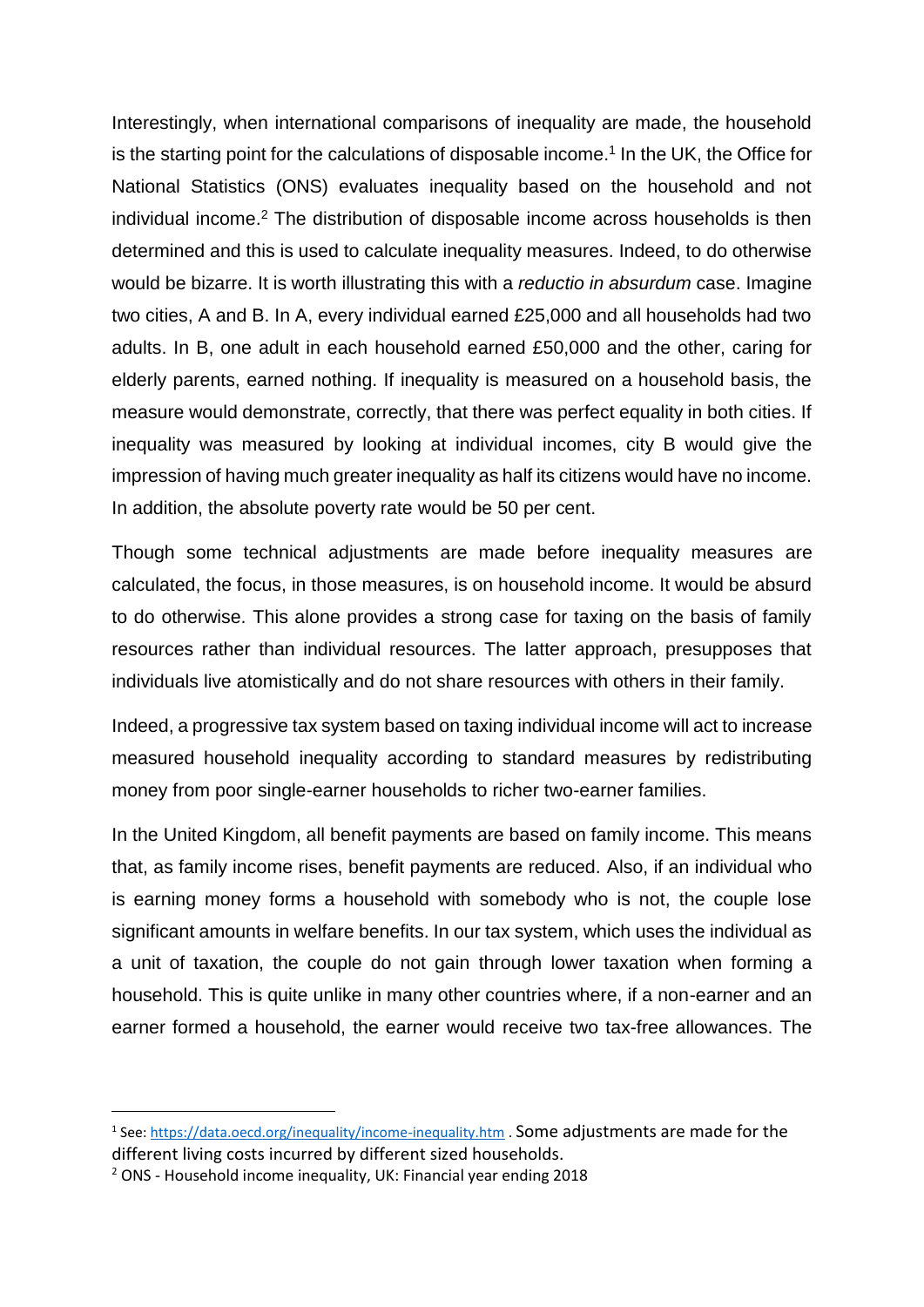reduction in the couple's tax bill then helps to compensate for the loss of welfare benefits.

The International Federation for Family Development (IFFD) found overwhelming evidence for the positive outcomes that come from family stability, some of which include: higher life expectancy, lower risks of mental illness and drug addiction, higher academic achievement, increased discipline in fulfilling legal duties and social contributions to society. There is also a clear benefit to the Treasury in seeing stable family life, with the Centre for Social Justice stating that family breakdown costs taxpayers £51 billion per year – a figure that was estimated before the pandemic and is likely to be significantly higher now. It can genuinely be said that, in the UK, we subsidise people to live apart – almost as if the creation of families brings what economists call "negative externality". It almost seems as if politicians believe that family formation is damaging and needs to be financially penalised in the same way as the consumption of cigarettes or sugar.

The last major work on couple penalties in the tax and benefit system was by Adam and Brewer (2010). They concluded (page 6): "68% of existing couples in the UK face a penalty in the 2010–11 tax and benefit system, 27% face neutrality and 4% face a premium…The sum of all couple penalties amounts to £34.7 billion a year…". The couple penalties are concentrated in families with children: "By family type, almost all (95% of) couples with children have a couple penalty, as do 81% of pensioner couples and 41% of working-age couples without children." Their conclusion is similar to ours that the penalty on family formation arises from: "…paying out benefits and tax credits according to family circumstances but levying income tax according to an individual's income".

Progressive taxation works under the assumption that those with greater resources should contribute more. To base the resources available for taxing on an individual assessment rather than an assessment at the level of the family simply ignores reality. Of course, many households have only one member and so this debate is irrelevant for them. But, when adults live together (whether married or not), they share resources. Whether somebody is rich or poor depends not only on their individual earnings but on the earnings of others in their household. Philosophically, it makes sense to levy taxes based on the capacity of the family to pay.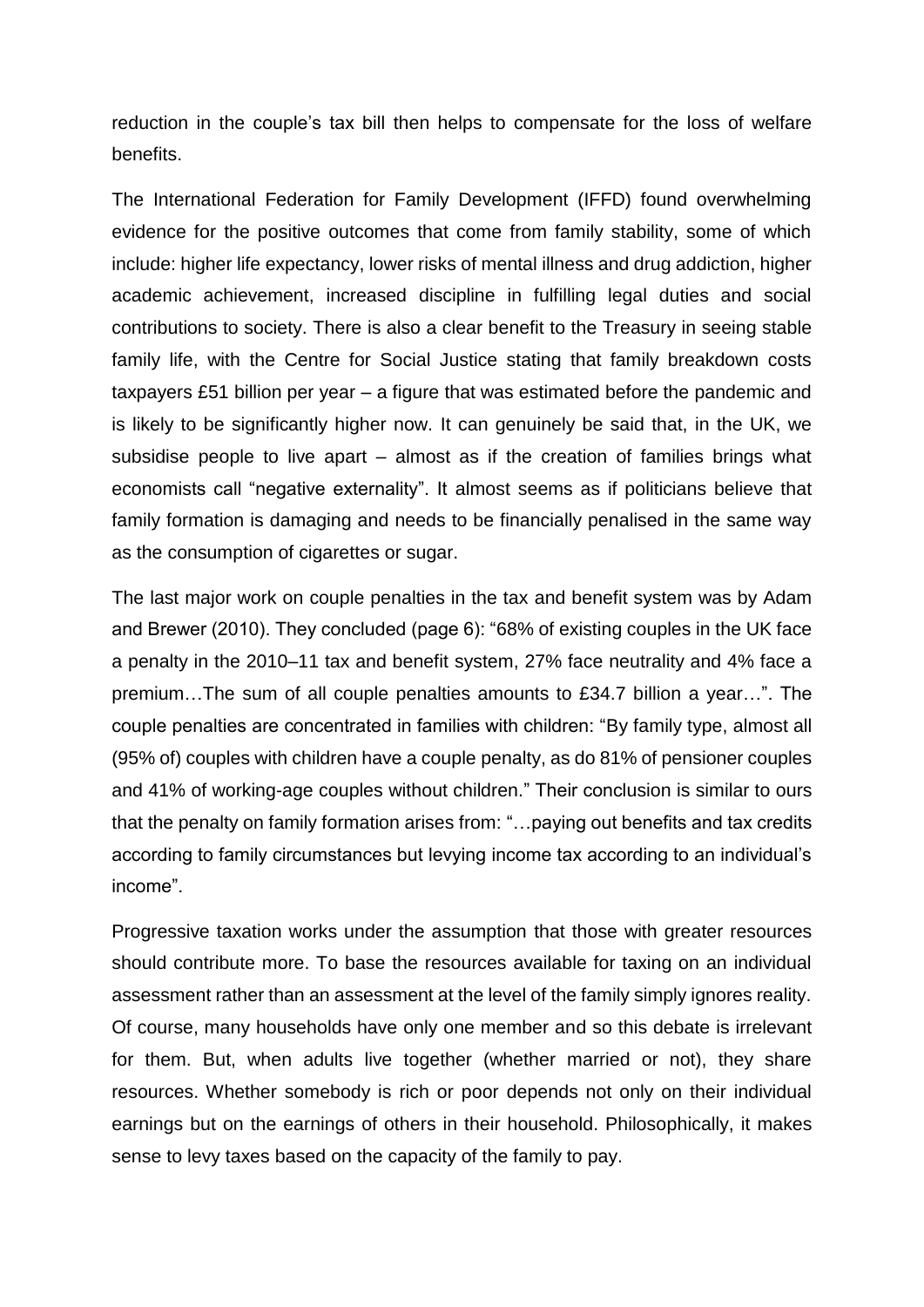Not doing so is not just inequitable, it distorts decision-making. Given the very strong bias against single-earner families in the tax system that is quantified below, we are artificially encouraging families to become two-earner families and/or to organise their working patterns so that they have a roughly even split of incomes between the family members. When we also consider the discrimination against family formation arising from the interaction of the tax and welfare systems, our whole fiscal approach can be described as being explicitly anti-family. Of course, other factors may be to blame too, but it is worth noting that the UK has one of the highest rates of prevalence of singleparent families in the developed world<sup>3</sup>.

Indeed, the UK, in some senses, arrived at our current place by accident rather than by design Our current tax system traces much of its roots to the early 1980s when the then Chancellor of the Exchequer, Nigel Lawson, sought to implement a tax system that would be "neutral and fair" to the individual.<sup>4</sup> But there was a caveat. In his memoirs Lawson argued that, "…after careful study, I came to the firm conclusion that this should be a system of independent taxation, with the allowances freely transferable between husband and wife."<sup>5</sup> The premise was rather straightforward:

"Everyone, man or woman, married or single, would have the same standard allowance. But if either a wife or a husband were not able to make full use of their allowance, the unused portion could be transferred, if they so wished, to their partner. […] It would end the present discrimination against the family where the wife feels it right to stay at home, which increasingly nowadays means discrimination against the family with young children."<sup>6</sup>

This was never achieved. Lawson describes how Prime Minister Thatcher, "…did not like the idea at all". Her reaction came as a surprise to Lawson since she undoubtedly highly valued the importance of the family. In practice however, Lawson points out that "...she strongly identified with two-earner couples".<sup>7</sup>

Re-confirmed as Chancellor following the 1987 general election, Lawson ultimately settled for what he describes as a "halfway house" where there is independent taxation

**.** 

<sup>&</sup>lt;sup>3</sup> [https://www.oecd.org/els/soc/SF\\_1\\_2\\_Children\\_in\\_families.pdf](https://www.oecd.org/els/soc/SF_1_2_Children_in_families.pdf)

<sup>4</sup> <https://www.youtube.com/watch?v=jTfjcXmY1R0>

<sup>5</sup> Lawson Memoirs, p 882

<sup>6</sup> Ibid. p 883

<sup>7</sup> Ibid. p 882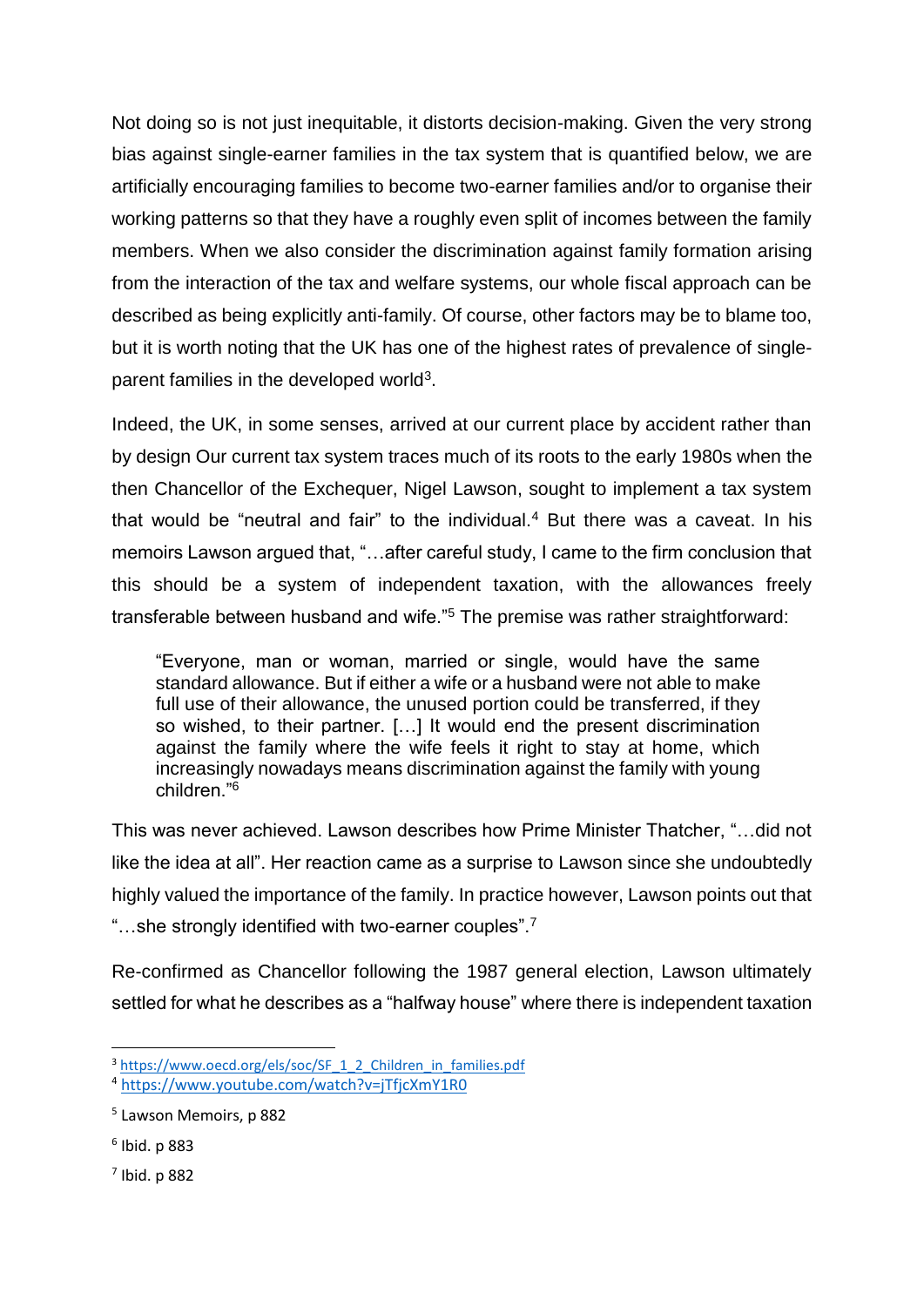but without fully transferable allowances. Families would however benefit from a 'Married Couple's Allowance' which originally represented the difference between the single allowance and the married man's allowance in the old system.<sup>8</sup> However, even at the beginning, this was a poor substitute for transferable allowances, but it was, in any case, gradually withdrawn. Though, bizarrely, it was kept for pensioners.

# **The current UK tax system**

The current income tax system in the United Kingdom is almost entirely based on taxing individual earnings. This leaves single-earner families at a significant tax disadvantage. Unlike other western democracies, such as France or Germany, the UK makes minimal provision for family 'dependants' (i.e., non-earners or low-earners within a household).

In practice, this results in very high levels of average tax rates for single earner families. The family as a unit therefore needs some form of recognition as a distinct entity within the tax system. This does not mean that the family ought to be placed on preferential terms, but rather on fair terms – recognising the fundamental human and financial needs that dependants have within the unit of the family so that all families with the same resources pay the same level of tax.

The family as a unit gains even greater significance when viewed through the prism of Catholic teaching and the Judaeo-Christian tradition which underlies a Conservative approach to economic life (for example, respect for private property, the right to economic initiative, and so on). The family is an intrinsic and fundamental part of creation. Within the catechism of the Catholic Church the family is often considered to be the "principal cell or building block of human society". This view is fundamental to the understanding of marriage and family life for many of the 4.5 million Catholics in Britain. We come together in families to share goods and share tasks. Those families in which individuals take on caring responsibilities should not be taxed much more heavily than families with the same income where both are working as happens now.

If we quantify the extent of the discrimination against families with an uneven split of earnings due to caring responsibilities, we see that the amount of Income Tax paid by a household earning £30,000 annually varies from £1,000 to £3,500 depending on

**.** 

<sup>8</sup> Ibid. p 885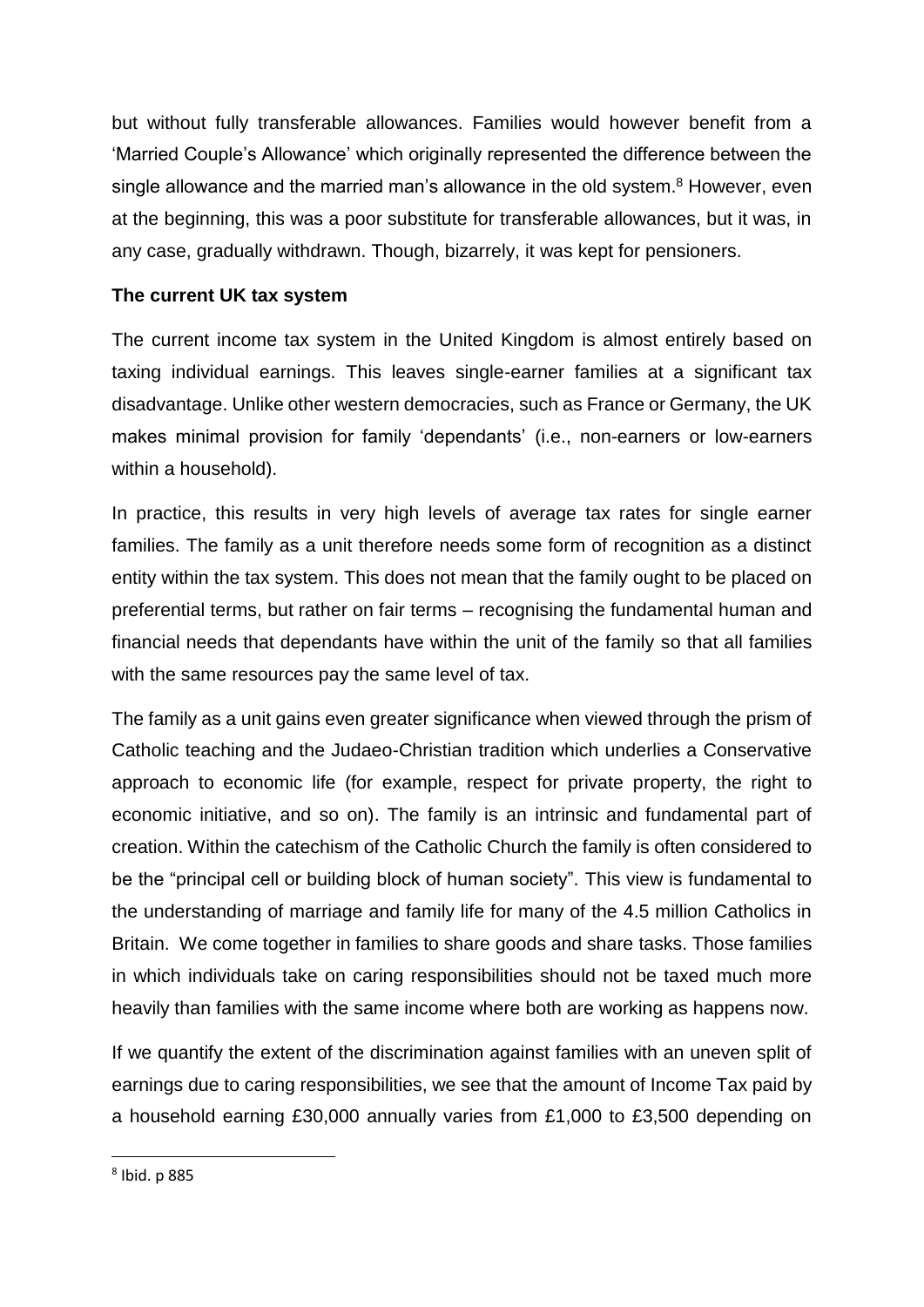how the earnings are split between its members. The family in which one parent undertakes caring responsibilities or other unpaid work will pay the higher amount. The family in which both go out to work and earnings are split evenly between the two adults will pay the lower amount.

Indeed, it is rather startling that a family on average earnings of £40,000 would be in the poorest 40% of the population and a single person earning £40,000 per year would be in the top 20% wealthiest.

In other words, the income tax system places single earner families in the most unfavourable tax position compared with two-earner families who are an otherwise identical position in terms of their income. This situation is exacerbated when National Insurance contributions are taken into account.

As noted above, the reason for this lies in the move to individual taxation in Britain in the late 1980s. Each individual is given a tax-free allowance and then there are bands of income taxed at progressively higher rates. But these bands cannot be aggregated within the family. If two individuals in a family are each earning £12,500, they pay no income tax at all. On the other hand, if one individual is earning £25,000 and the other stays at home to look after children or frail elderly relatives, the family will pay income tax on £12,500 of their income.

This does not accord with the most basic Christian (or, indeed, economist's) understanding of the family. We come together in a family to share income, goods and responsibilities. A family's tax position should not depend on how we do share divide income and these tasks but on the resources the family has at its disposal.

Particular examples of the "penalties" to single-earner couples are given below. It should be noted that, these penalties exist wherever there is an uneven split of earnings between the couple, though they reduce as the split becomes more even.

Taking into account only income tax:

• The amount of income tax paid by a household earning £20,000 annually varies from £0 to £1,500 depending on the household earnings' composition, with an effective average income tax rate of 0–7.5%.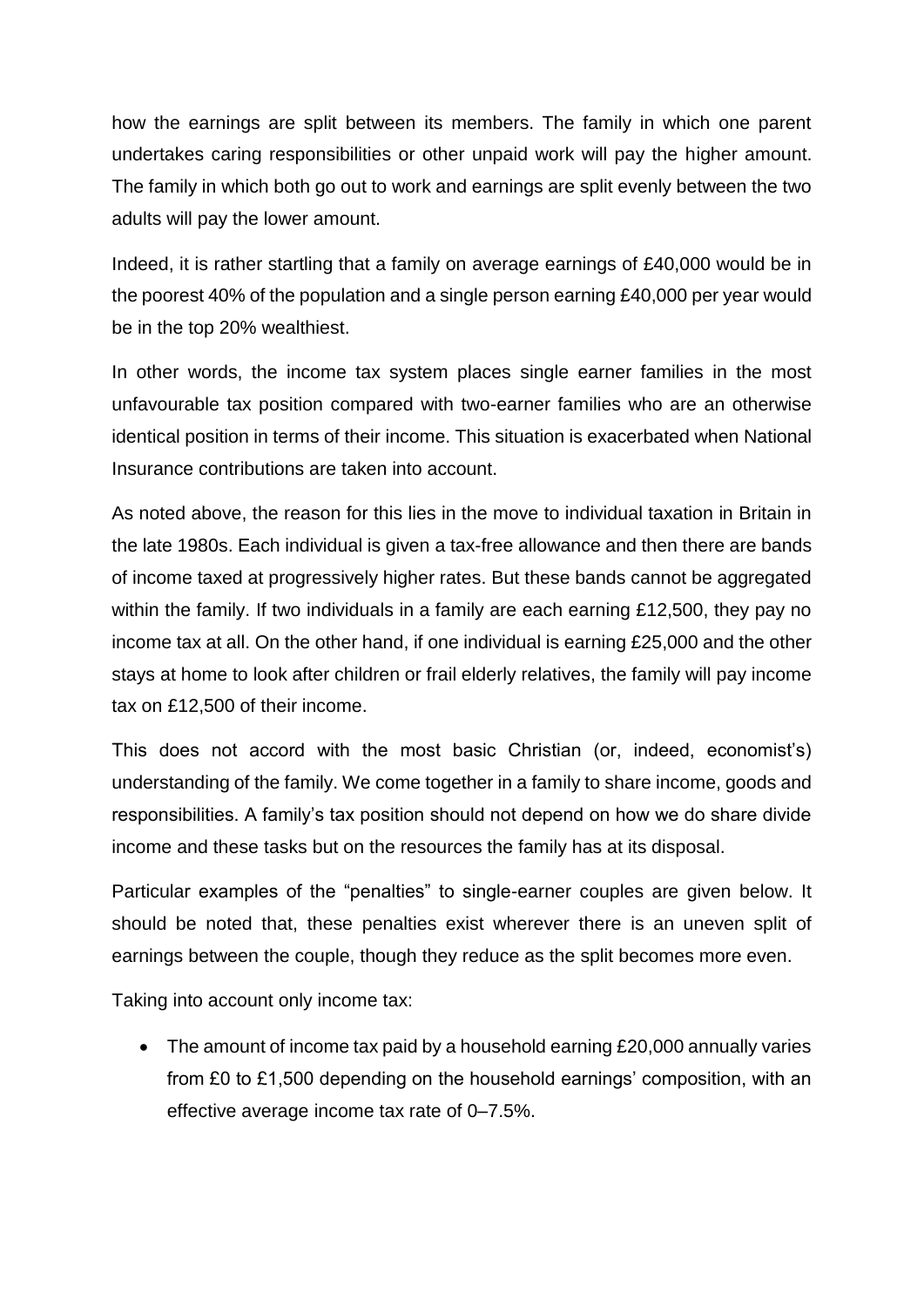- The amount of Income Tax paid by a household earning £30,000 annually varies from £1,000 to £3,500 depending on the household earnings' composition, with an effective average income tax rate of 3.3–11.7%.
- The amount of Income Tax paid by a household earning £70,000 annually varies from £9,000 to £15,000 depending on the household earnings' composition, with an effective average income tax rate of 12.9-22.1%.

If we take account of income tax, National Insurance contributions, the child benefit tax charge and the marriage allowance then:

- The amount of the Income Tax and National Insurance Contributions paid by a household earning £30,000 varies from £1,502 to £4,894 depending on the household earnings' composition, with an effective average tax rate varying between 5% and 16%. This would result in the single-earner family paying £3,392 more in tax compared with dual-earner household on the same level of income. The single-earner family would have to earn an additional £4,988 per annum to have the same disposable income as the dual-earner family with a 50-50 split of incomes.
- The amount of the Income Tax and National Insurance Contributions paid by a household earning £70,000 varies from £14,302 to £22,237 depending on the household earnings' composition, with an effective average tax rate varying between 20%–32%. This would result in the single-earner family paying £7,935 more in tax compared with the dual-earner household on the same level of income. The single-earner family would have to earn an additional £13,681 to have the same disposable income as the dual-earner family with a 50-50 split of incomes (that is the grossed up amount of the different in tax paid).
- The amount of the Income Tax and National Insurance Contributions paid by a household earning £140,000 varies from £56,637 to £42,997 depending on the household earnings' composition, with an effective average tax rate varying between 31% and 40%. This would result in the single-earner family paying £13,640 more in tax compared to dual-earner household on the same level of income. Again, grossing this up, the single-earner family would have to earn about £23,500 more to have the same disposable income as the dual-earner family with a 50-50 income split.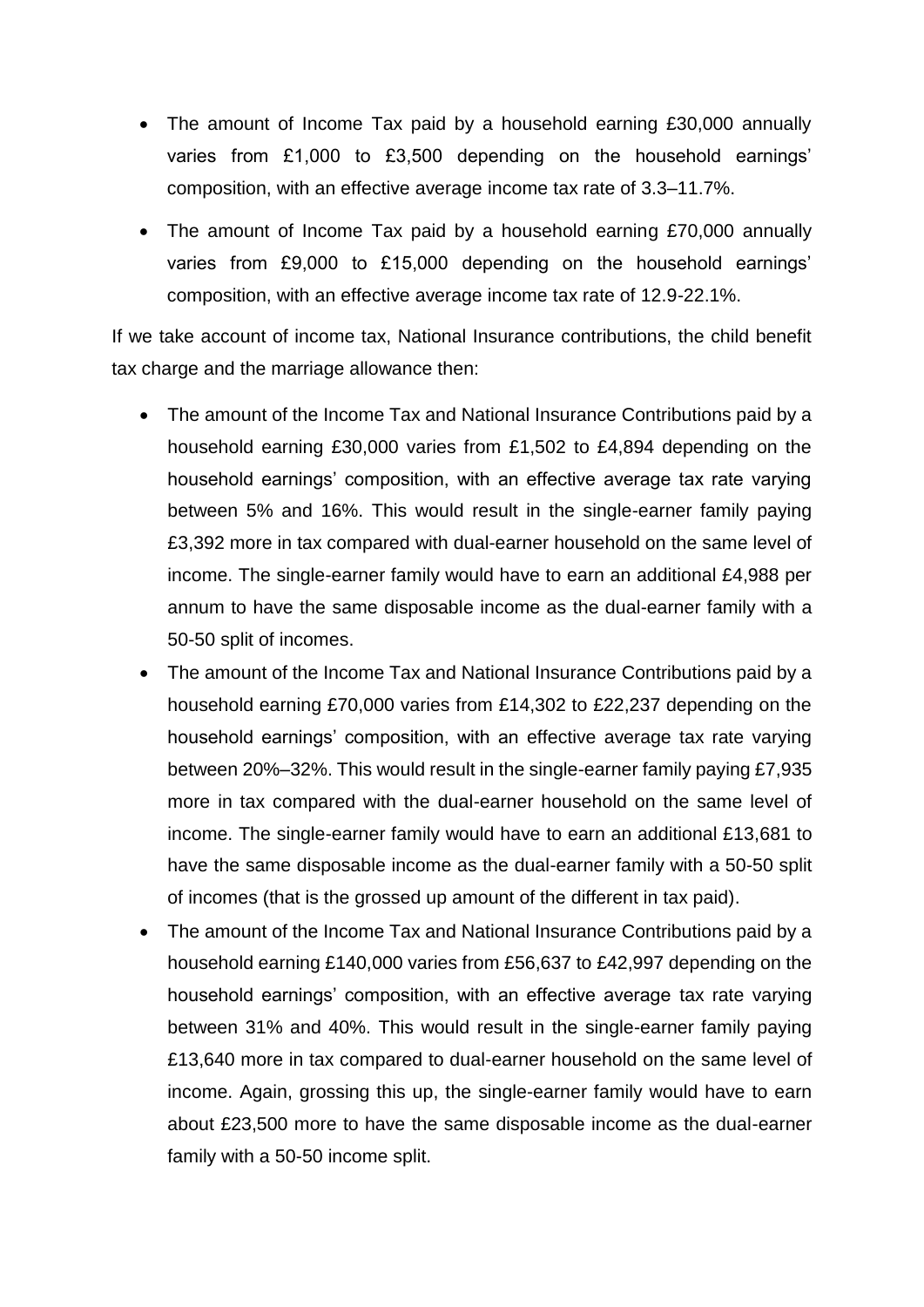It should be remembered that, in all these cases, the dual-earner family is also more likely to accrue two state pensions than the single-earner family.

These differences in the earnings necessary to obtain the same disposable income between families with the same gross incomes are huge and they are unjustified unless it is believed that, as a matter of public policy, two-earner families with very similar earnings should be encouraged with all the consequences for the provision of care for children and the elderly that this would entail.

#### **Possible solutions**

The most obvious solution to this problem is to treat the family or household as the unit of taxation. Tax-free allowances and tax bands would be given to a household and based on household composition. If there are two adults, they would receive two bands of tax-free income, as currently happens, but these could be used by the household as a whole. A household in which one spouse earned £25,000 and the other had no paid work, would have a tax-free income of £25,000, just like a household in which both spouses worked. This does not entail a complete overhaul of the current individual-based tax system, but it would at least offer some recognition that family composition has a significant impact on the financial health of the household and consequently, on its ability to pay taxes. It would ensure horizontal equity. It would, in effect, end the discrimination against families in which incomes were uneven because one or other parent took on the majority of caring responsibilities. A starting point would be an increase in the amount that can currently be transferred under the Marriage Allowance, with a view to moving towards fully transferable Personal Allowances and tax bands.

A fully transferable Personal Allowance would not be cheap. David Goodhart estimated in 2016 that the cost to the Treasury would be in the region of £5 billion – a significant amount of money, but still less expensive than the cost of the uplift in Universal Credit and Working Tax Credits, and a much smaller amount than the estimated cost to the taxpayer of family breakdown. But, to repeat the point made earlier, dual-earner families are very favourably treated within the tax system and so any reform may involve some redistribution.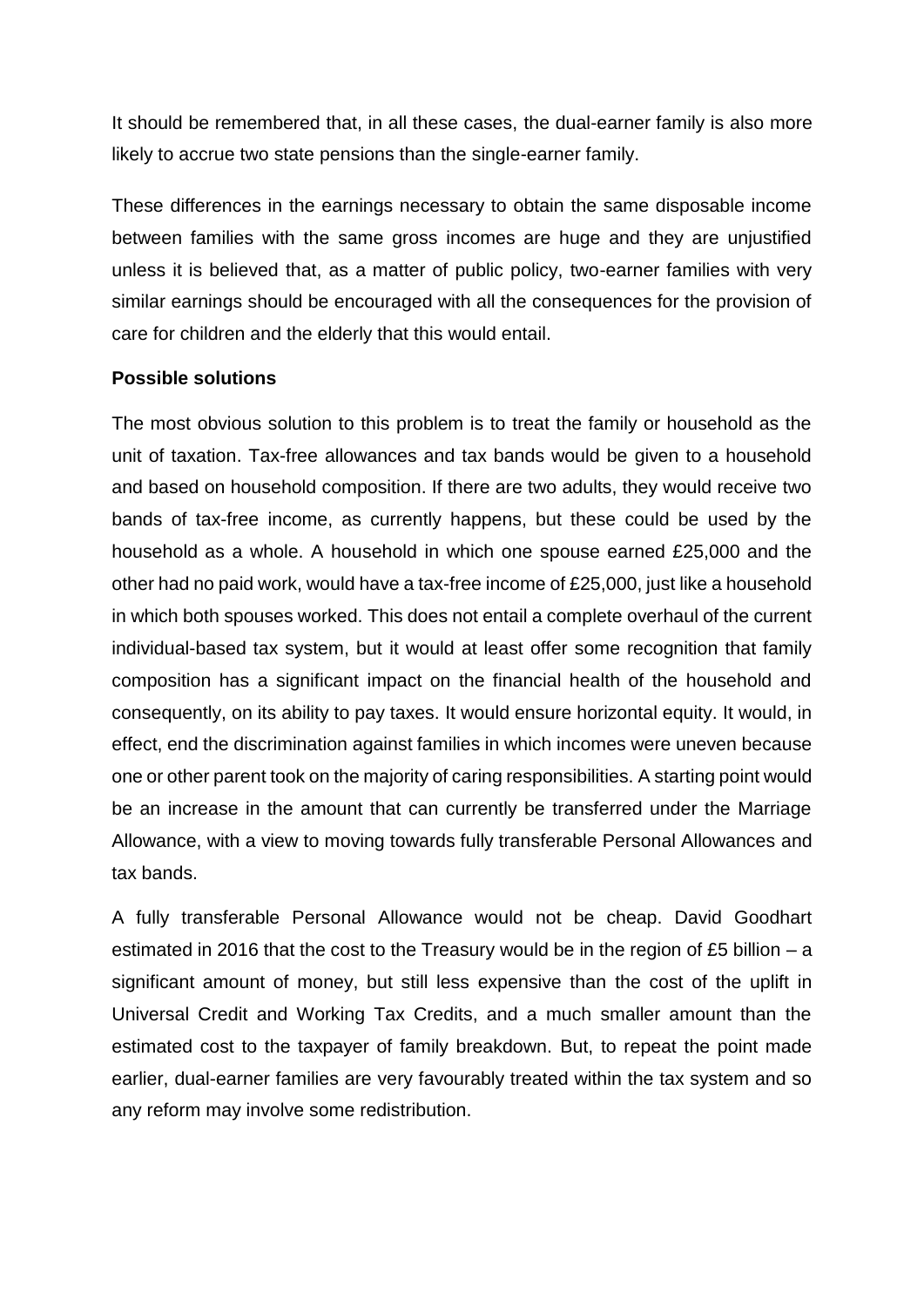This approach is well within the mainstream of international tax systems. It does not involve some harking back to days gone by in which we had stereotypical views of the role of men and women in family life. In France for instance, family taxation is based on a "quota", or the number of adults and children within a household. The term in French is "quotient familial" and looks at the entire composition of the household to determine the number of dependants, and the subsequent amount of tax payable. Similarly, the German tax system makes provisions for families by a principle of 'income splitting' by which the family income is combined and then divided between husband and wife for tax purposes so that they can make maximum use of tax free allowances. The German system also makes special provisions for dependants in the form of child tax free allowances which, it could be argued, is better than the provision of cash benefits.

# **The pernicious impact of the interaction of the tax and welfare systems**

When the UK's tax system is super-imposed on the welfare system, the result creates very serious problems. Welfare benefits are taken away as family income increases. So we have a welfare system based on family income and a tax system based on individual income. This means that, if you have a non-earning individual with the responsibilities of a child (in practice, this is normally a mother) with a partner (possibly the father or somebody who would become a stepfather) who is earning, if they form a family together they will lose their welfare benefits. At the same time, they will pay penal rates of tax because of the situation described above. If the mother were able to transfer their tax-free allowance to the father, the loss of welfare benefits would be compensated by a reduction in the tax paid by the father which would represent the increased responsibilities that come with family formation.

Jonathan Williams, Family Policy Officer for CARE argues that, "By forcing a married couple to be treated as two individuals, the UK tax system fails as good public policy. [...] our tax system is philosophically incoherent. Stable families and stable marriages are the bedrock of a strong and flourishing society." The UK has a rate of lone parenthood that is 50 per cent higher than the EU average and perhaps this is not a surprise given the interaction of our tax and welfare system.

The family plays a key role in the physical, emotional, and spiritual growth of its members. Recognising the family as a unit of taxation will not only benefit the family